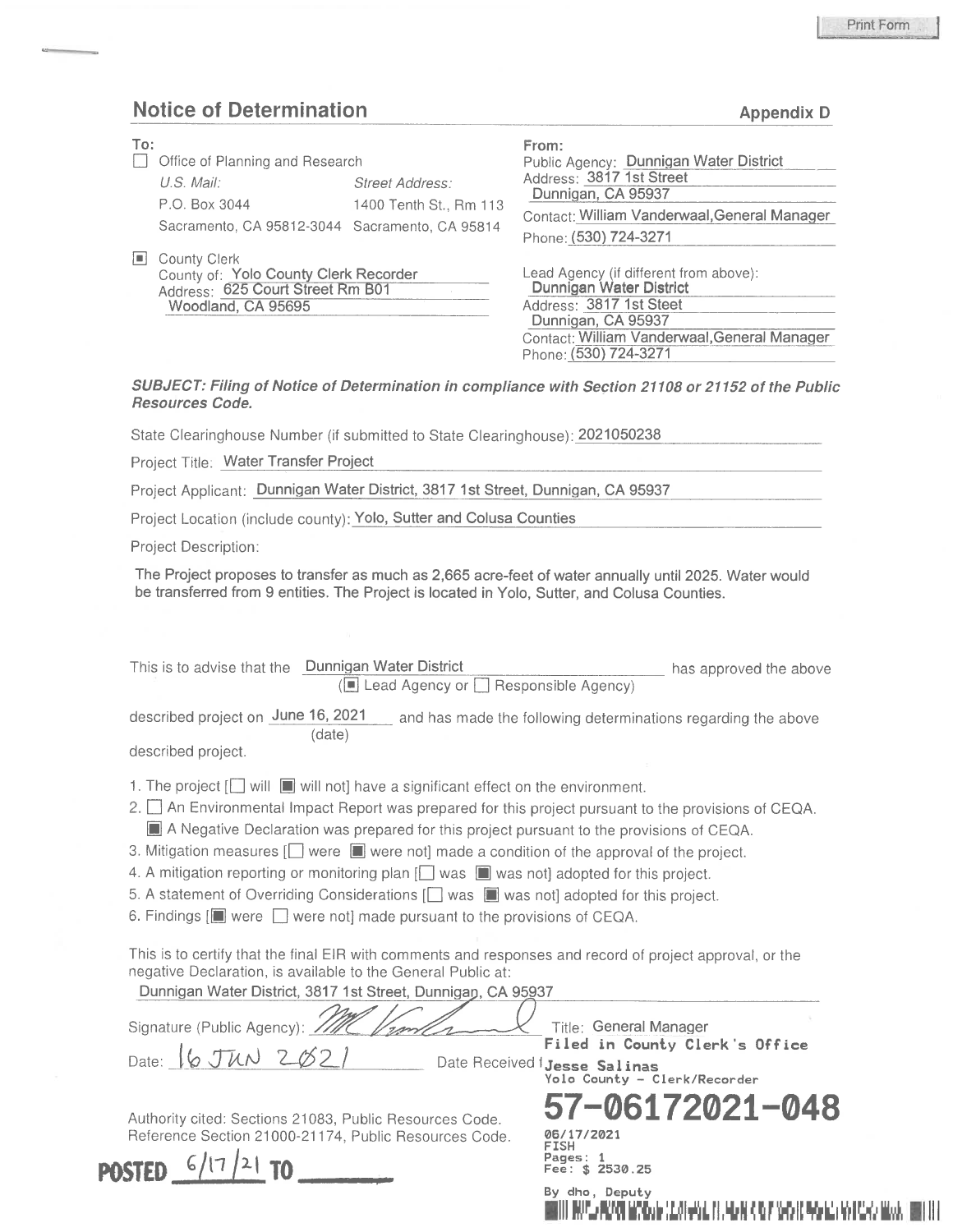

Yolo County County<br>Jesse Salinas, Clerk/Recorder<br>625 Court Street - Room B01 P.O. Box 1130<br>Woodland, CA 95776-1130<br>530-666-8130

## Receipt: 21-12718

| Product<br><b>FISH</b> | Extended<br>FISH AND WILDLIFE FILING<br>\$2,530.25 |                          |  |  |
|------------------------|----------------------------------------------------|--------------------------|--|--|
|                        | #Pages                                             |                          |  |  |
|                        | Document #                                         | 57-06172021-048          |  |  |
|                        | Document info:                                     | <b><i>VANDERWAAL</i></b> |  |  |
|                        | Filing Type                                        | ND                       |  |  |
|                        | State Fee Prev Charged                             | false                    |  |  |
|                        | No Charge Clerk Fee                                | false                    |  |  |
| Total                  |                                                    | \$2,530.25               |  |  |
| Tender (Check)         |                                                    | \$2,530.25               |  |  |
| Check Numper 113330    |                                                    |                          |  |  |
| Paid By                | PROVOST&PRITICHARD                                 |                          |  |  |

Thank you

6/17/21 11:10 AM dho

|              | Check Date:<br>6/10/2021 |                  |              | 113330     |
|--------------|--------------------------|------------------|--------------|------------|
| Voucher      | Amount                   | <b>Discounts</b> | Previous Pay | Net Amount |
| 000000042653 | 2.530.25                 |                  |              | 2.530.25   |
| <b>TOTAL</b> | 2,530.25                 |                  |              | 2,530.25   |
| Y107         |                          |                  |              |            |